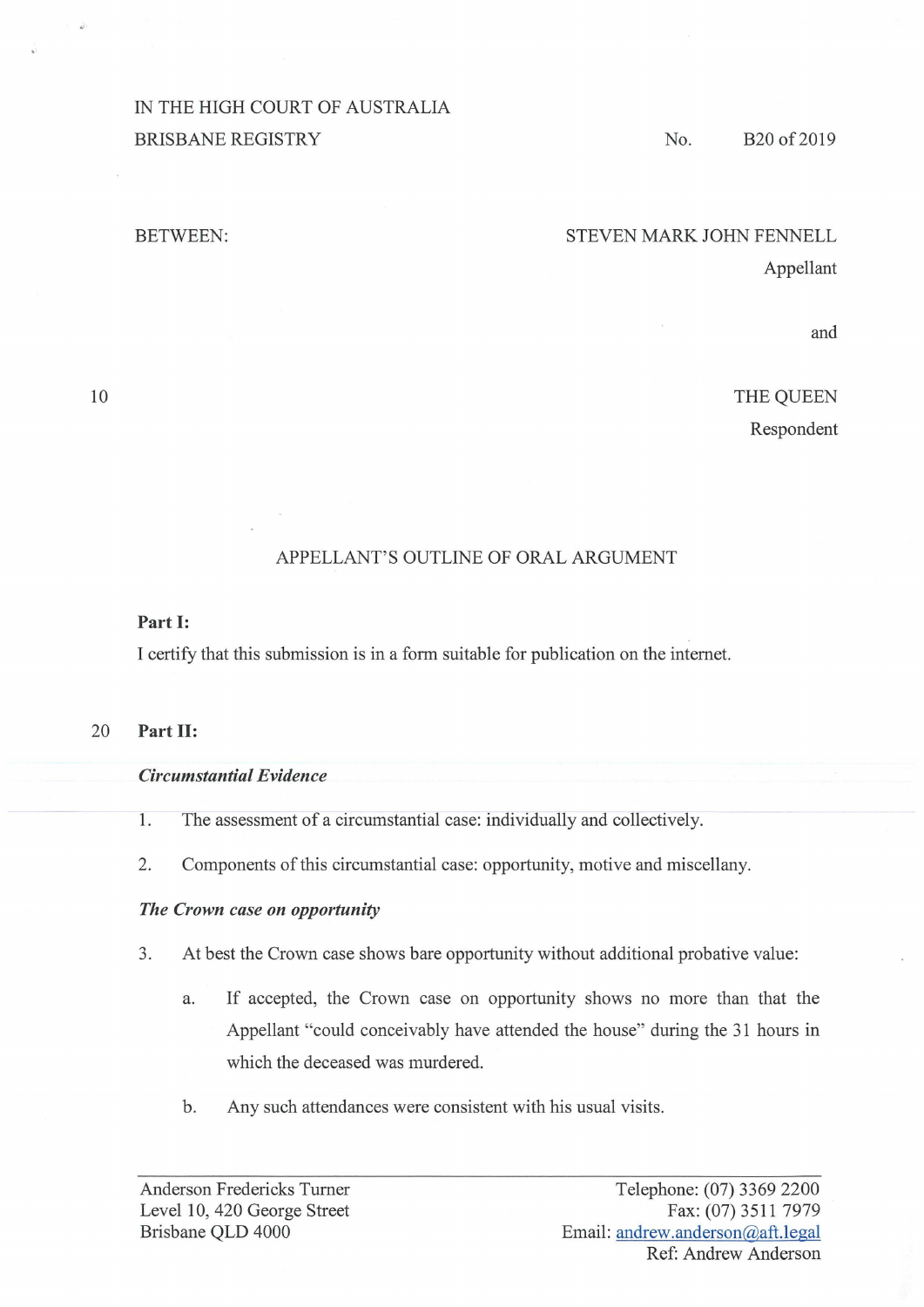- c. Numerous other witnesses were also familiar with the deceased and attended her home on a regular basis.
- d. The evidence of opportunity was, in any event, weak.

#### *The Crown case on motive: covering up the theft of \$5,000*

- 4. The theory that the Appellant stole \$5,000 is merely speculative:
	- a. He was authorised to withdraw money on the deceased's behalf.
	- b. The Crown case rests only on an unattributed amendment to a numeral in the impugned transaction.
	- **c.** The deceased specifically authorised a number of withdrawals including (probably) the impugned transaction.
	- d. The financial evidence is incapable of demonstrating the matters attributed to it in the Court of Appeal.
- 5. The claimed motive does not fit with the physical evidence:
	- a. There is no sensible link between the Appellant and the items found at Thompson's Point.
	- b. None of the items found found at Thompson's Point would have incriminated him in any theft.
	- c. The "cake tin" evidence is speculative.
	- d. The evidence shows only a positive relationship.

# 20 *The identification of the hammer by the Mathesons is so weak as to be incapable of holding up the Crown case*

- 6. The evidence carried almost every conceivable risk known to exist with identification evidence - whether of people or objects.
- 7. Without evidence capable of linking the Appellant to the hammer the Crown case is incapable of proof beyond reasonable doubt.

# *The Crown cannot exclude the reasonable alternative hypothesis that the deceased was murdered in the course of an opportunistic theft*

10